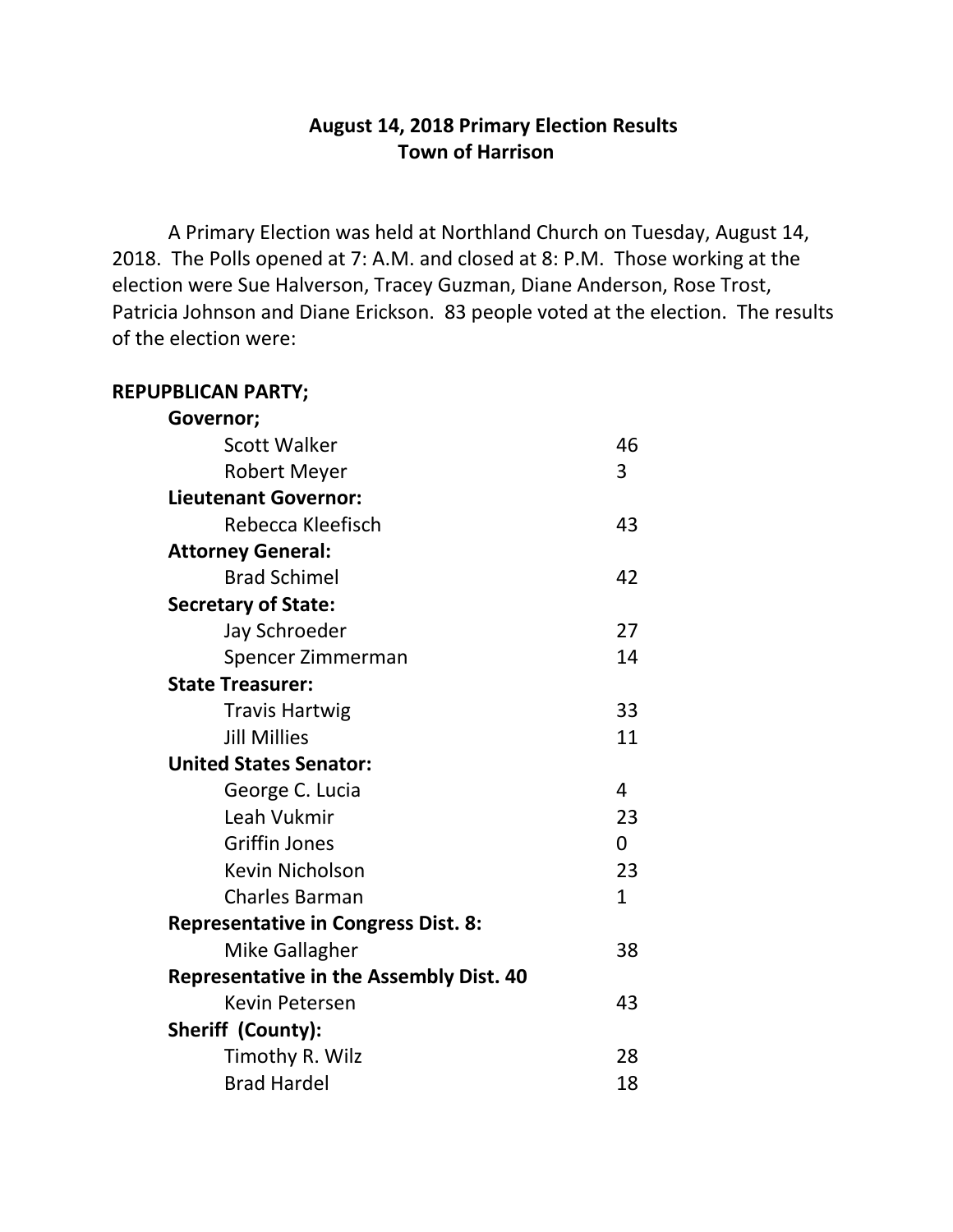Clerk of Circuit Court: Terrie J. Tews 44

| <b>DEMOCRATIC PARTY:</b>                        |    |                        |                |                |
|-------------------------------------------------|----|------------------------|----------------|----------------|
| <b>GOVERNOR:</b>                                |    |                        |                |                |
| <b>Andy Gronik</b>                              | 0  | Matt Flynn             |                | $\overline{2}$ |
| <b>Tony Evers</b>                               | 17 | <b>Josh Pade</b>       |                | 0              |
| Mike McCabe                                     | 5  | <b>Mahlon Mitchell</b> |                | $\overline{2}$ |
| Kelda Helen Roys 2                              |    | Paul R. Soglin         |                | $\mathbf{1}$   |
| Kathleen Vinehout 1                             |    | Dana Wachs             |                | 0              |
| <b>Lieutenant Governor:</b>                     |    |                        |                |                |
| Kurt J. Kober                                   |    |                        | 6              |                |
| <b>Mandela Barnes</b>                           |    |                        | 14             |                |
| <b>Attorney General:</b>                        |    |                        |                |                |
| <b>Josh Kaul</b>                                |    |                        | 21             |                |
| <b>Secretary of State:</b>                      |    |                        |                |                |
| Doug La Follette                                |    |                        | 21             |                |
| <b>Arvina Martin</b>                            |    |                        | 5              |                |
| <b>State Treasurer:</b>                         |    |                        |                |                |
| Dawn Marie Sass                                 |    |                        | $\overline{7}$ |                |
| Cynthia Kaump                                   |    |                        | 5              |                |
| Sarah Godlewski                                 |    |                        | 11             |                |
| <b>United States Senator:</b>                   |    |                        |                |                |
| <b>Tammy Baldwin</b>                            |    |                        | 27             |                |
| <b>Representative in Congress Dist. 8:</b>      |    |                        |                |                |
| <b>Beau Liegeols</b>                            |    |                        | 20             |                |
| <b>Representative to the Assembly Dist. 40:</b> |    |                        |                |                |
| <b>Erin Tracy</b>                               |    |                        | 23             |                |
| Sheriff:                                        |    |                        |                |                |
| Write in:                                       |    |                        | 00             |                |
| <b>Clerk of Circuit Court:</b>                  |    |                        |                |                |
| Write in:                                       |    |                        | 00             |                |
| <b>LIBERTARIAN PARTY</b>                        |    |                        |                |                |
| Governor                                        |    |                        |                |                |
| <b>Phillip Anderson</b>                         |    |                        | $\mathbf{1}$   |                |

**Lieutenant Governor**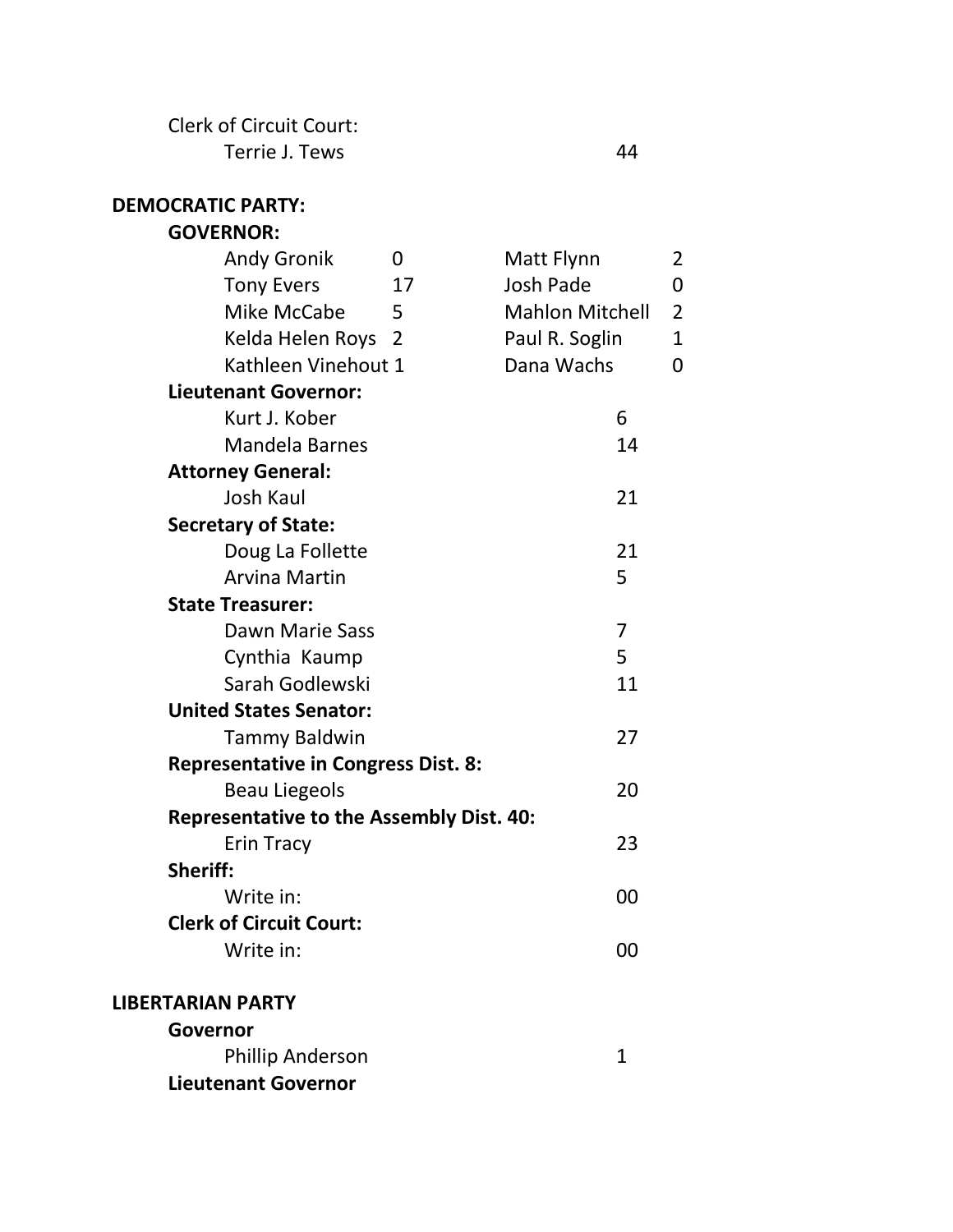| <b>Patrick Baird</b>                  | 00 |
|---------------------------------------|----|
| <b>Attorney General</b>               |    |
| Write in                              | 00 |
| <b>Secretary of State</b>             |    |
| Write in                              | 00 |
| <b>State Treasurer</b>                |    |
| Write in                              | 00 |
| <b>Unites States Senator</b>          |    |
| Write in                              | 00 |
| <b>Representative in Congress</b>     |    |
| Write in                              | 00 |
| <b>Representative to the Assembly</b> |    |
| Write in                              | 00 |
| <b>Sheriff</b>                        |    |
| Write in                              | 00 |
| <b>Clerk of Circuit Court</b>         |    |
| Write in                              | 00 |
| <b>WISCONSIN GREEN PARTY</b>          |    |
| Governor                              |    |
| Michael J White                       | 00 |
| <b>Lieutenant Governor</b>            |    |
| <b>Tiffany Anderson</b>               | 00 |
| <b>Attorney General</b>               |    |
| Write in                              | 00 |
| <b>Secretary of State</b>             |    |
| Write in                              | 00 |
| <b>State Treasurer</b>                |    |
| Write in                              | 00 |
| <b>United States Senator</b>          |    |
| Write in                              | 00 |
| <b>Representative in Congress</b>     |    |
| Write in                              | 00 |
| <b>Representative to the Assembly</b> |    |
| Write in                              | 00 |
| <b>Sheriff</b>                        |    |
| Write in                              | 00 |